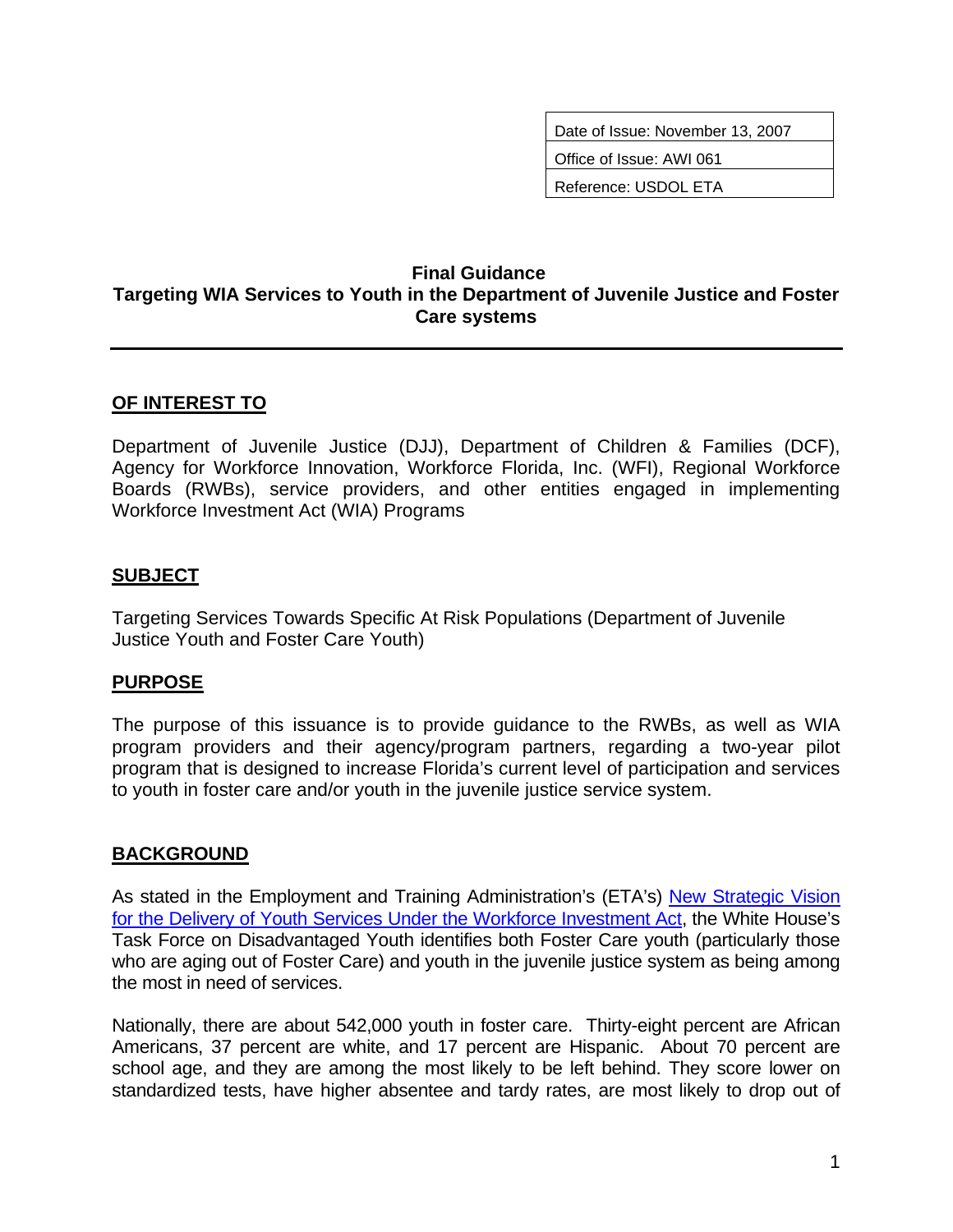school, and are three times more likely to be referred for special educational and related services.

Nationally, between 18,000 and 20,000 youth aged 16 and older transition out of the foster care system annually. Studies of these youth have shown they are more likely to drop out of high school, be unemployed, and be dependent on public assistance. Many become incarcerated, homeless, or parents at an early age.

There are about 106,000 American young people in the juvenile justice system, either in detention, correctional or shelter facilities. Detained and committed youth score below their expected grade levels across subject areas. Studies show correlations between delinquency and low levels of academic aspirations, low levels of academic achievement, high drop-out rates and high levels of aggressive behavior.

These two groups of youth, broadly speaking, have significant barriers. As a result, they are perceived to be "high risk" enrollments for WIA services. The high risk nature of these clients is magnified by the fact that upon "exit" from either their DJJ or foster care relationship, they often relocate to their hometown. That hometown, in most instances, is not within the geographic area covered by the workforce region that initiated services.

The transition of these clients to their hometowns disrupts services, leaves the clients' expectations unfulfilled and negatively affects the performance of the initial workforce board. Regions that are working with DJJ youth once they return home also may be impacted if the youth was housed by DJJ in a region that does not provide workforce or vocational services to the youth.

#### **PROGRAM GUIDANCE**

Effective December 1, 2007, participating workforce boards that serve youth in foster care or in the DJJ system will be included in this pilot program. Regional implementation is optional but recommended.

For reporting purposes, outcomes for foster care and DJJ youth will not be included in the calculations for the standard youth Balance Scorecard Report measures. These two populations will be excluded from the denominators for all regional workforce boards for both the Youth Positive Outcome Rate and the Youth Average Grade Level Gain Measures. Any general incentives made available based on Balanced Scorecard outcomes will also exclude these two groups.

However, at direction of the Workforce Florida Board, outcomes for foster care and DJJ youth will be tracked separately as part of the pilot effort targeting these two populations. This separate report will be produced for all regional workforce boards with those regions participating in the pilot clearly identified. The separate DJJ/Foster Care report may include the Youth Positive Outcome Rate and Youth Average Grade Gain measures, as well as other indicators deemed appropriate to track the progress of the pilot and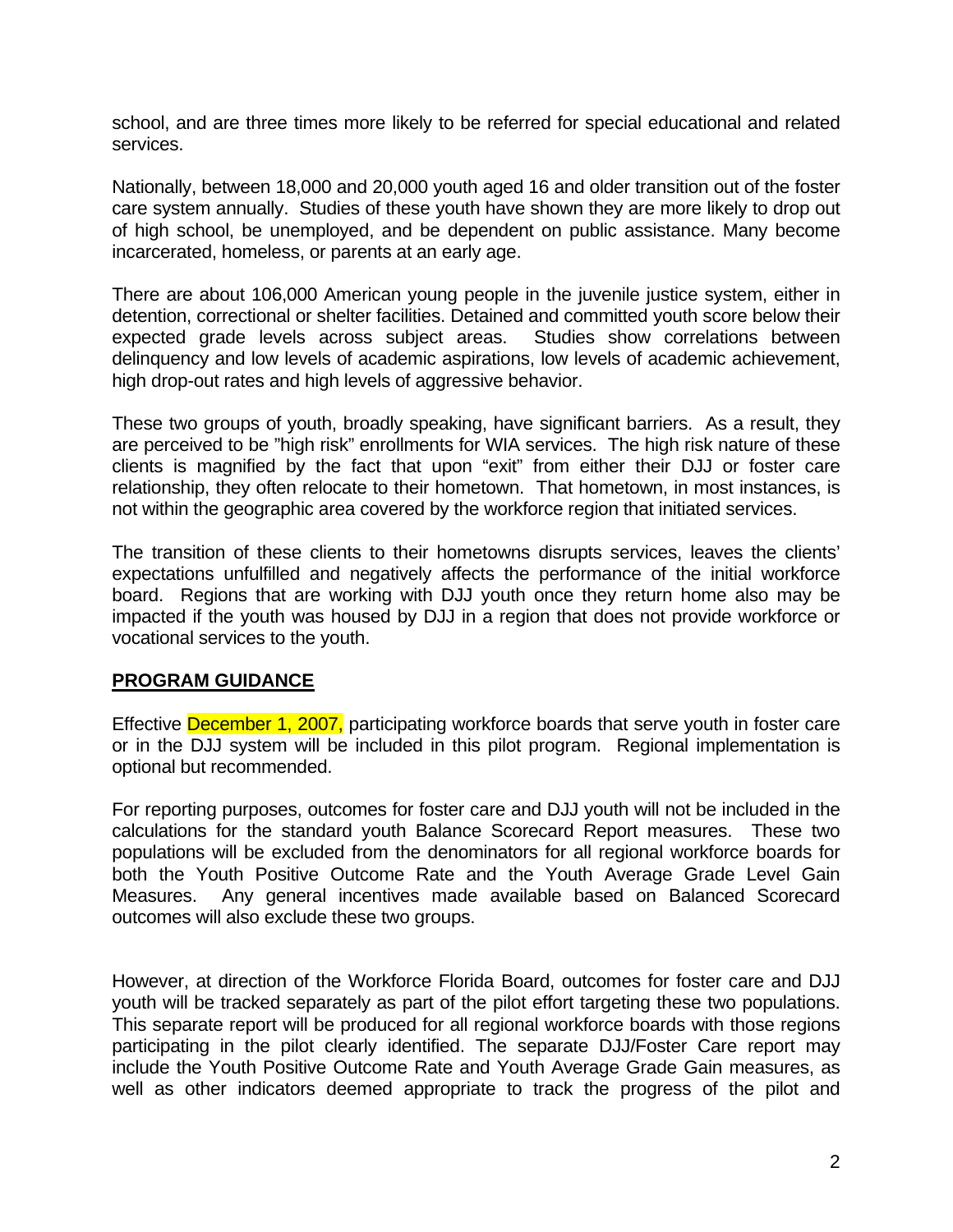outcomes for these two populations in general. Incentive funds reserved for the pilot will be awarded to those regions participating in the pilot based on criteria to be determined based on the pilot's design and purpose.

Based on federal rules, foster care youth and DJJ youth will continue to be included in the calculations for the WIA core and common measures required for USDOL reporting. In this regard WFI will make every effort to see that the state's pilot effort targeting these two populations is taken into account in the negotiations for the federal performance standards.

Foster care information will be captured in the participant application. Youth served by DJJ will be tracked when DJJ is selected as a partner program. See attachment A for detailed data entry instructions.

The anticipated program outcome as a result of this pilot strategy is to:

- increase the number of youth served that are in foster care and/or the juvenile justice population;
- increase the level of services for youth in foster care and/or the juvenile justice population;
- develop a "Shared Case Management Statement Model" by which youth can be transferred between counties or regions due to incarceration or foster care placement.

**Note**: Circuit coordinators will instruct probation officers to note any youth that are being served by RWB's while in a residential commitment facility. If the RWB contacts the RWB in the youth's home community with the intentions of transferring the youth for the continuation of services, the youth's probation officer will insure that contact is made with the youth's home RWB. **See attachments A and B for a list of the Circuit Coordinators and the regional service area for each circuit.** 

- increase participation and provision of services by eliminating negative performance outcomes on the existing Balanced Scorecard's "Youth Positive Outcome" measure when serving youth in foster care and juvenile justice. Note: This would not exclude the "Youth Positive Outcome" measure as potentially being used within the pilot.
- disaggregate from the data systems the services and outcomes of youth in foster care and those in the juvenile justice system so that the data can be compared with that of the total served in WIA to guide future program strategies for these most at-risk youth; and
- implement special incentives that have been set aside for RWBs whose performance in the project (to be defined by WFI and AWI in collaboration with the participating RWBs) exceeds benchmarks that the participating regions will help develop.

Each participating region is asked to stay within the framework of the following "Statewide Shared Case Management Model":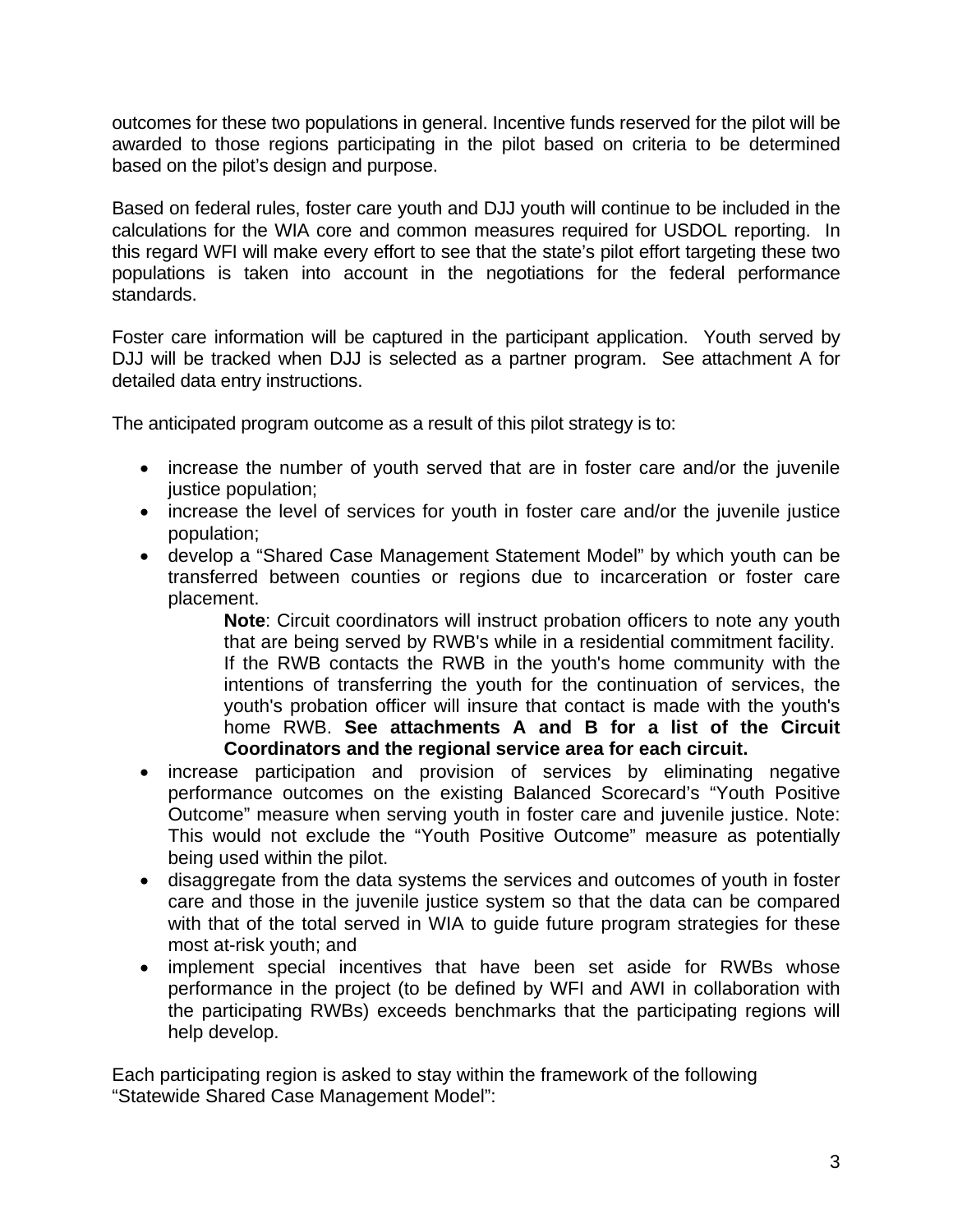- Only regions enrolled upon the effective date of this Guidance Paper will be included in this pilot project. Regions not enrolled will not be eligible for incentives designated for this pilot program.
- The project will only include WIA enrollees who are in Florida's juvenile justice system, defined as "Any youth that has been found to have committed a delinquent act while a minor by a judge and has been adjudicated or had adjudication withheld." This definition captures all youth (not limited to those in residential care) under the care and supervision of the DJJ, and youth who are currently in foster care or have recently aged out.
- This pilot project will include any on-board youth enrolled on or after July 1, 2007.
- The RWBs and agency partners have the flexibility to design this communication protocol. Each board will decide how they will participate and determine what partnerships are needed to form local and cross regional support pipelines as envisioned by a shared case management system. The appropriate mix of the ten allowable WIA youth activities should be provided. Regions will not be given credit for simply enrolling and assessing a youth. Listed below are examples of ways a region can participate:
	- a. Develop an initial service program with DJJ and foster care organizations that provides a broad range of services.
	- b. Become a transitional partner by providing transitional services to enable hometown returnees the necessary tools and support needed to become a productive citizen. Transitional services could be in the form of referrals to existing programs, comprehensive assessment, job counseling, job placement assistance and follow-up services.
- Case managers from the three primary service organizations (One-stops, DJJ and its providers, and DCF and its foster care providers) must take advantage of the hiring opportunity for these at-risk youth by assisting them in becoming job ready and self-sufficient.
- The tight job market has opened opportunities for youth at risk to overcome barriers to employment, and employers are willing to invest training time and support to attract prospective employees, but they have a bottom line and will not provide social counseling and mental health services. Local and statewide regional collaborative partnership and multi-agency involvement must be built and communication networks strengthened to address the common and unique needs of this population that might otherwise not be met.
- The role of a qualified, trained career counselor is essential. Youth professionals must focus on employment matching, skill training that will result in employment, and follow-up to assure job retention.